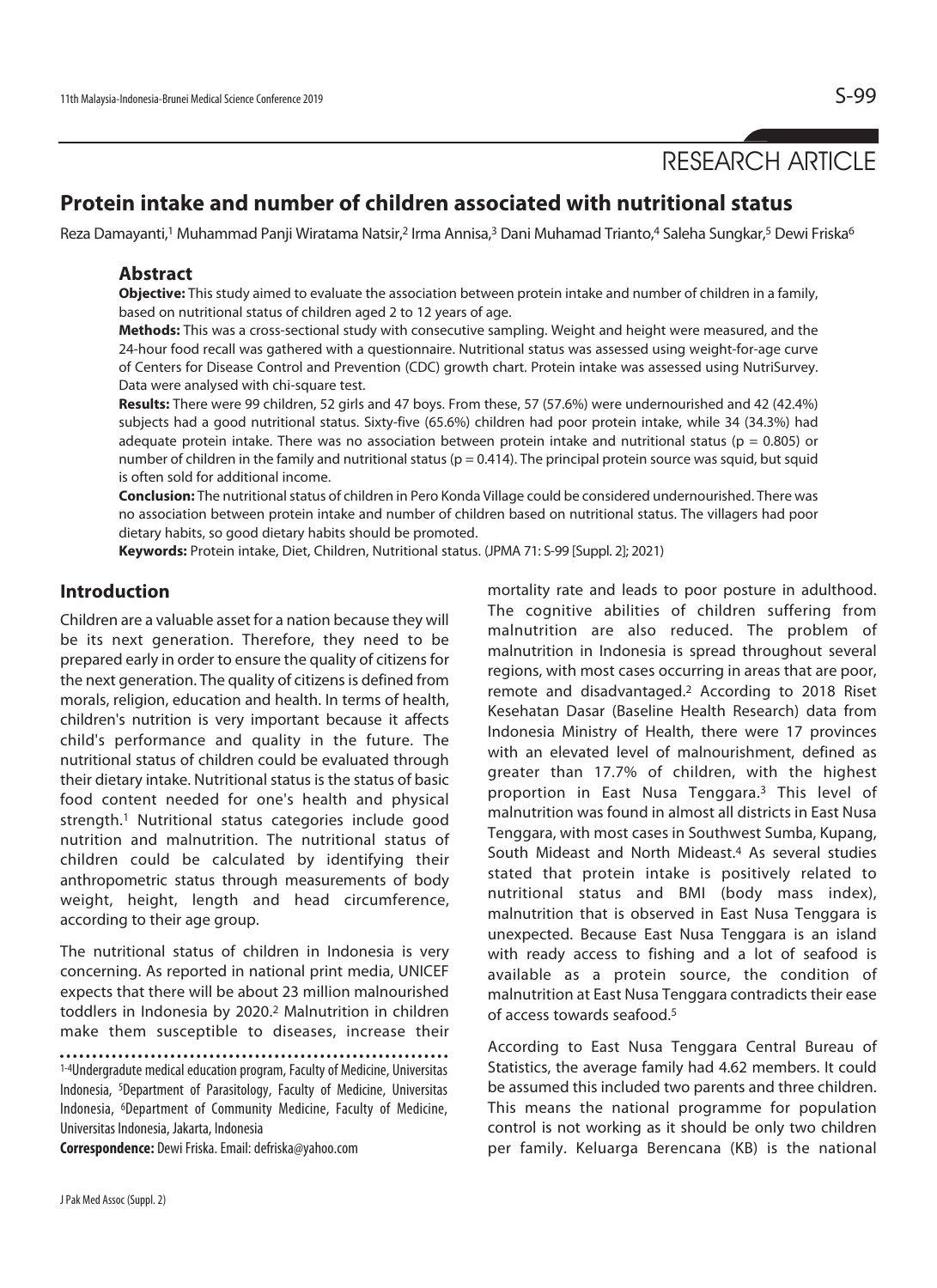population control programme that aims not only to prevent overpopulation but also to raise the quality of life of all Indonesian families. Until now, there was no research in Indonesia comparing the number of children in a family and their nutritional status.6,7

Based on this information, the researchers were interested in conducting research on the nutritional status of children aged 2 to 12 years in Southwest Sumba, East Nusa Tenggara. This study aimed to evaluate association between protein intake and number of children in a family based on nutritional status of 2-to-12 year-old children. Its findings are expected to be useful and provide information on nutritional status of children in Southwest Sumba, which could be used as a baseline to address the problem of malnutrition in East Nusa Tenggara.

## **Subjects and Methods**

The cross-sectional study was conducted for seven days in Pero Konda Village, Southwest Sumba, East Nusa Tenggara. The sample was children aged 2 to 12 years from hamlet 1 in the Pero Konda Village. It was approved by the ethical committee of Faculty of Medicine, Universitas Indonesia. The subjects were obtained using consecutive sampling method. The data used were primary data obtained from the results of assessments of weight and height, as well as, food intake questionnaire instruments. Nutritional status was assessed by using a weight-for-age curve from CDC growth chart, and protein intake was analysed using NutriSurvey program (EBISpro). Nutritional status was categorised into malnutrition at point less than 70% to 90% in CDC growth chart. Protein intake was calculated based on the subject's food consumption from the results of a 24-hour food recall questionnaire interview. Food consumption that was still in household size units was converted to grams. Protein intake was then calculated based on the types of food using NutriSurvey program (EBISpro). The results of protein intake of each subject were compared with daily needs and categorised as sufficient if 80% or greater or insufficient if less than 80%. The data were collected manually and then edited, coded, cleaned, and analysed using Statistical Package for Social Science (SPSS) version 20 for Windows software. The relationship between protein and nutritional status was analysed using chisquare test with  $p < 0.05$  being significant.

### **Results**

There were 99 subjects, including 52 girls (52.5%) and 47 boys (47.4%). Undernourished subjects were 57 (57.6%) and 42 (42.4%) had a good nutritional status.

S-100 11th Malaysia-Indonesia-Brunei Medical Science Conference 2019

**Table-1:** Characteristics of subjects.

| <b>Variables</b>         | Male              | Female           | <b>Total</b>     |  |
|--------------------------|-------------------|------------------|------------------|--|
|                          | $(n = 47)$        | $(n = 52)$       | $(n = 99)$       |  |
|                          |                   |                  |                  |  |
| Age (years)              | $6.69 \pm 2.9$    | $7.65 \pm 2.9$   | $7.20 \pm 19.0$  |  |
| Weight (kg)              | $17.10 \pm 5.8$   | $19.96 \pm 6.8$  | $19.01 \pm 6.4$  |  |
| Height (cm)              | $109.75 \pm 16.7$ | $114.96 + 18.0$  | $112.49 + 17.3$  |  |
| Daily protein intake (q) | $76.67 + 71.3$    | $26.68 \pm 22.3$ | $26.67 \pm 21.7$ |  |

**Table-2:** Protein sources for subjects.

| <b>Variable</b>                                                |    | %     |
|----------------------------------------------------------------|----|-------|
|                                                                | 21 |       |
| Number of children drinking milk                               |    | 21.21 |
| Number of children consuming eggs (per meal)                   |    | 28.28 |
| Number of children consuming chicken (per meal)                |    | 14.14 |
| Number of children consuming meat (per meal)                   |    | 3.03  |
| Number of children consuming fish (per meal)                   |    | 64.65 |
| Number of children consuming squid (per meal)                  |    | 63.64 |
| Number of children consuming shrimp (per meal)                 |    | 1.01  |
| Number of children consuming fermented soybean cake (per meal) |    | 18.18 |
| Number of children consuming tofu (per meal)                   |    | 30.3  |
| Number of children consuming mung beans (per meal)             |    | 11.11 |
| Number of children consuming peanuts (per meal)                |    | 37.37 |

There were 65 (65.6%) children with poor protein intake and 34 (34.3%) children with adequate protein intake. The characteristics of the subjects are presented in Table-1.

The subjects came from 54 families, with number of children ranging from one to 11 children per family. Thirteen families had three or four children as presented in Figure-1.

Based on the 24-hour food recall questionnaire, a description of the subject's protein intake sources is presented in Table-2.

As could be seen in Table-2, most children in Pero Konda Village rarely drank milk. Most subjects were given sweet tea besides milk. In daily food consumption, not all subjects consumed eggs, chicken, and meat. Some subjects consumed fish and squid at every meal because their parents' livelihood were fishing.

Next, bivariate analysis was performed to assess the relationship between protein intake and number of children in the family based on nutritional status. Chisquare analysis revealed that there was no association between protein intake and nutritional status ( $p =$ 0.805). The same result was obtained from the analysis of relationship between number of children in the family and nutritional status. There was no association between number of children in the family and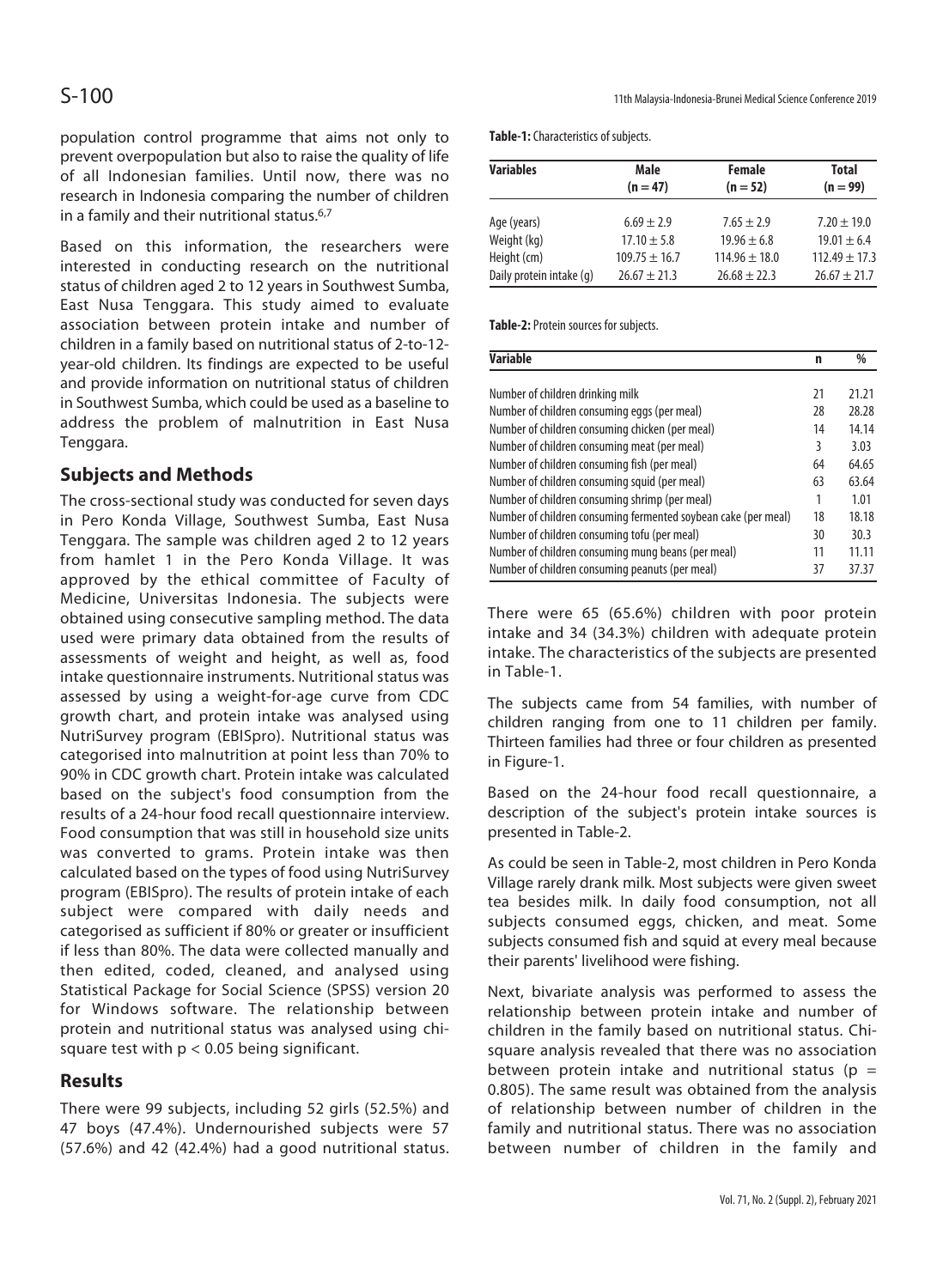

**Figure-1:** Number of children in each family.

nutritional status ( $p = 0.414$ ).

#### **Discussion**

There were 52 females and 47 males in this study. The average weight of the girls was 19.96 kg, which was greater than the average weight of boys, which was 17.10 kg. Similarly, the average height of girls was 114.96 cm, which was higher than the average height of boys, which was 109.75 cm. This phenomenon may be explained by the fact that puberty occurs earlier in girls than in boys. In this study, when girls and boys with similar ages were compared, girls were likely to be heavier and taller. On average, boys start puberty at the age of 13, while girls begin puberty at the age of 10. Girls experience rapid growth before and during puberty. The increase of height could reach 4 to 6 cm per year and the weight increase could be up to 2 kg per year. In addition, in this study, number of female subjects was greater than the number of male subjects.

Most of the families had more than two children. There were thirteen families with three or four children each. With more children, there was a greater burden on the family because each child received less attention from the mother and food had to be divided amongst more family members. The villagers had many children because population control programme from the government had just recently been implemented and many families still did not understand the programme.

Based on the results of protein intake questionnaire interview, it was found that children in Pero Konda village rarely consumed milk. This is very disappointing because a study had shown that there was an association between milk consumption and the increase of weight-for-age and heightfor-age z scores. Furthermore, consumption of milk can reduce the risk of being moderately or severely underweight or stunted.8 Milk is needed by the body because it is a high source of protein and is important for growth. Other research also showed that milk played a significant role in improving the quality of daily food intake, especially for 2-year-old children.9

In terms of daily food intake, not all subjects consumed eggs, chicken and meat. They rarely consumed eggs and chicken because they had to be purchased at the market. Meat was also

rarely consumed because it was expensive. Therefore, intake of animal protein was mostly from the sea, including fish and squid, but not shrimp, because fishermen in Pero Konda Village do not catch shrimp. Unfortunately, inadequate fish and squid were consumed by children in this study because fish and squid are preferably sold for income.

Chi-square analysis revealed no association between protein intake and nutritional status. This is because protein is not the only macronutrient that contributes to nutritional status. The other macronutrients that are needed include carbohydrates and fats. Micronutrients such as vitamins and minerals are also an important part of a complete healthy diet.10 Another finding of this study was that children with poor protein intake still had good weight. The reason being enough or even excess carbohydrate consumption being a compensatory mechanism. This lead to excess storage of carbohydrates as glycogen in the liver and muscles. They could also be used as ingredients for synthesis of fatty acids, which are stored in adipose tissue. Therefore, nutritional status measured according to weight-for-age curve could still be good in children with poor protein intake.

This study also found that number of children in the family was not associated with the nutritional status. This phenomenon occurred because nutritional status could be influenced by activity, and nutritional intake could be influenced by parenting style. The results correspond with other studies, which stated there was no association between nutritional status and number of children in the